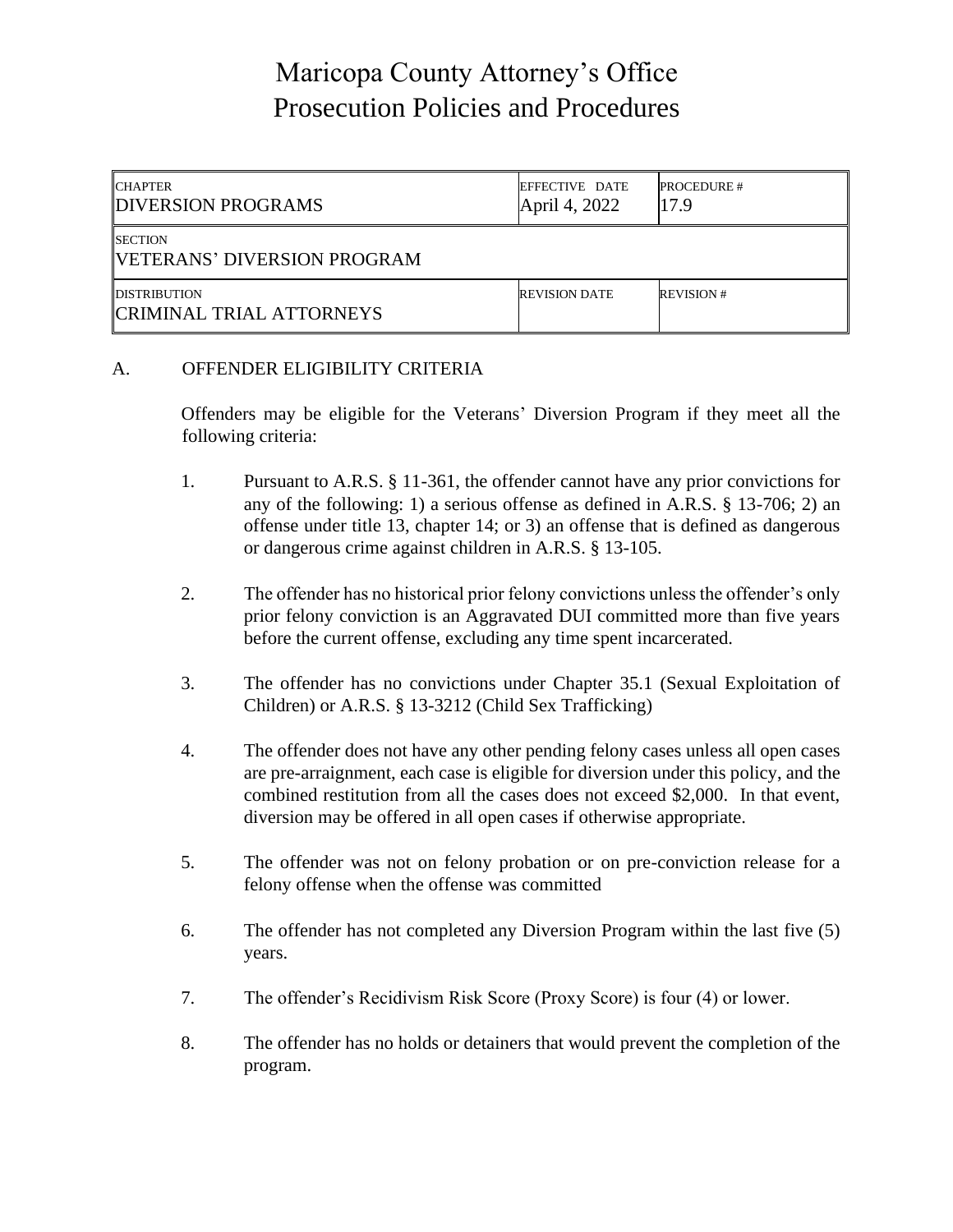9. The offender must have proof of military service in the United States Armed Forces and earned an Honorable or General Discharge as verified on the Defense Department's "Certification of Release or Discharge from Active Duty" DD Form 214.

## B. CASE ELIGIBILITY CRITERIA

- 1. To be eligible, all cases must meet the following criteria:
	- a. The case must present a reasonable likelihood of conviction;
	- b. The case must be filed; there is no pre-file diversion for this program; and
	- c. Total restitution owed cannot exceed \$2,000.
- 2. The following specific types of cases are eligible for this program:
	- a. Any case that requires mandatory probation under A.R.S. § 13-901.01 if convicted at trial; or
	- b. A class 2 or 3 drug sales related offense that involves a drug amount below the threshold quantity of drugs; or
	- c. A case involving a class 4, 5 or 6 felony or the acquisition of drugs by fraud.
- 3. Exceptions and Special Circumstances.

The following cases or charges are not eligible even if they meet the criteria above:

- a. DUI offenses are not eligible pursuant to A.R.S. § 28-1387(I);
- b. Robbery;
- c. Arson;
- d. Any offense under A.R.S. § 13-3212 (Child Sex Trafficking) or an offense in title 13, chapters 14 (Sexual Offenses), or 35.1 (Sexual Exploitation of Children);
- e. Cases involving the use of a firearm or the infliction of significant physical injury;
- f. Domestic violence cases, except that if the charge involves child abuse that is the result of the offender negligently leaving a child in a car (frequently referred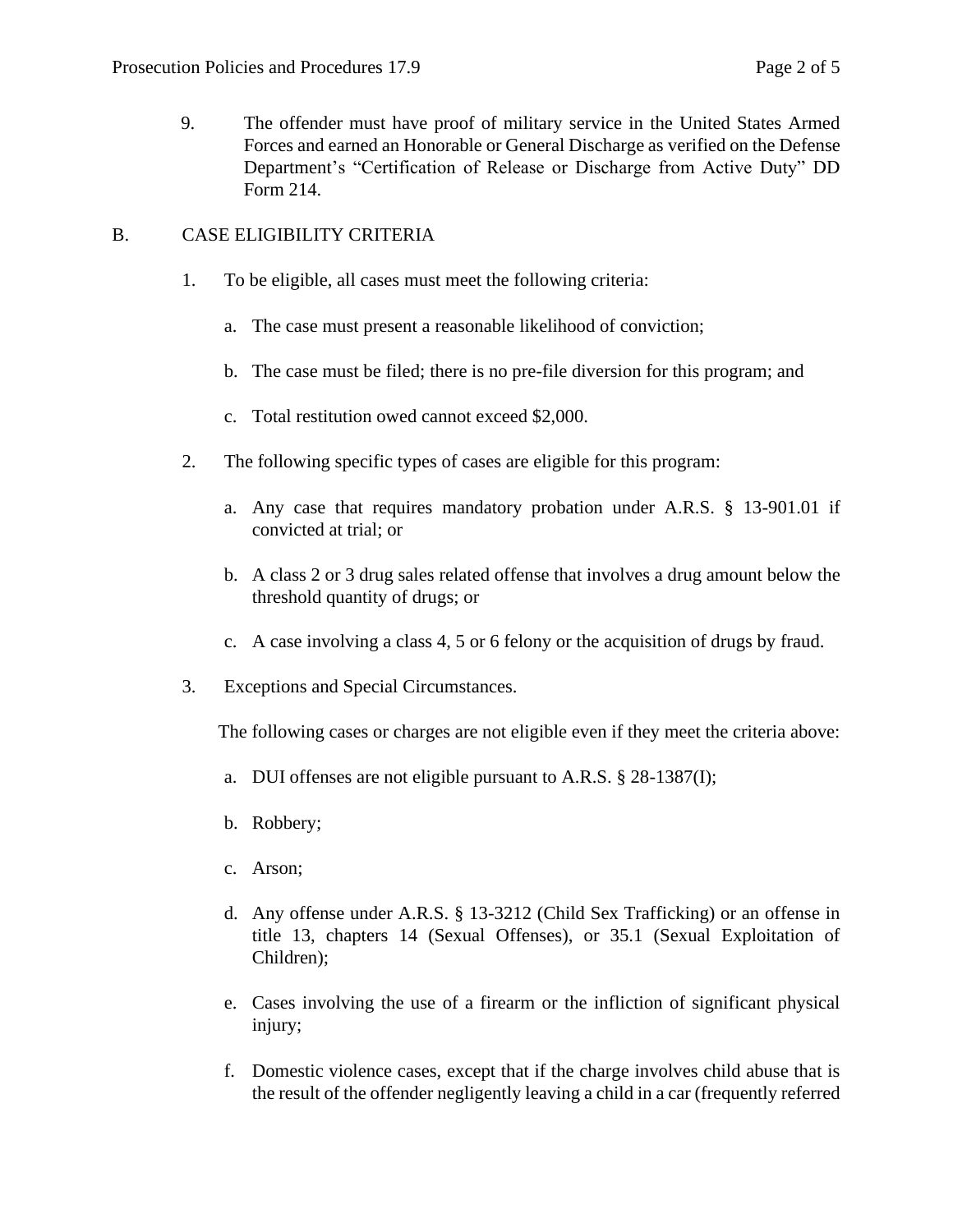to as "hot car cases"), this program may be offered if the case does not involve serious physical injury;

g. Cases where some charges are eligible and others are not. However, if the only ineligible charge is a misdemeanor DUI filed with eligible felony charges, the DCA may resolve the DUI charge by plea, or by a separate prosecution in a municipal or justice court.

# C. ADDITIONAL CONSIDERATIONS

In deciding whether this program is appropriate in a given case, the DCA should consider the following factors:

- 1. The offender's overall criminal history including the number and nature of previous arrests; previous charges that were not filed and the reason for those decisions; prior felony charges that were dismissed; and any prior convictions.
- 2. The offender's FTA history or other matters that would raise doubts as to the offender's likelihood of successfully completing the treatment program.
- 3. Whether the offender has previously completed any criminal diversion program and, if so, how long ago the program was completed, and the nature of the treatment provided in that program.

# D. VICTIM CASES

When considering whether diversion is appropriate in a case involving a victim, the DCA must ensure that the victim has the opportunity to be fully informed about the goals and requirements of the program. The victim's input should be fully considered before deciding whether the program is an appropriate resolution for in a particular case. In all cases involving restitution, payment of restitution in full must be required for the successful completion of the program. The DCA will draft a restitution ledger for the service provider which will include the name of the victim, their payment priority, and the amount they are owed. All individual victims will be priority 1 and business and insurance companies will be priority 2 unless the business is the only victim.

## E. TIMING OF DIVERSION OFFER

If diversion is an appropriate alternative to prosecution, it should be offered as early in the prosecution as possible. Therefore, diversion offers should only be made before arraignment.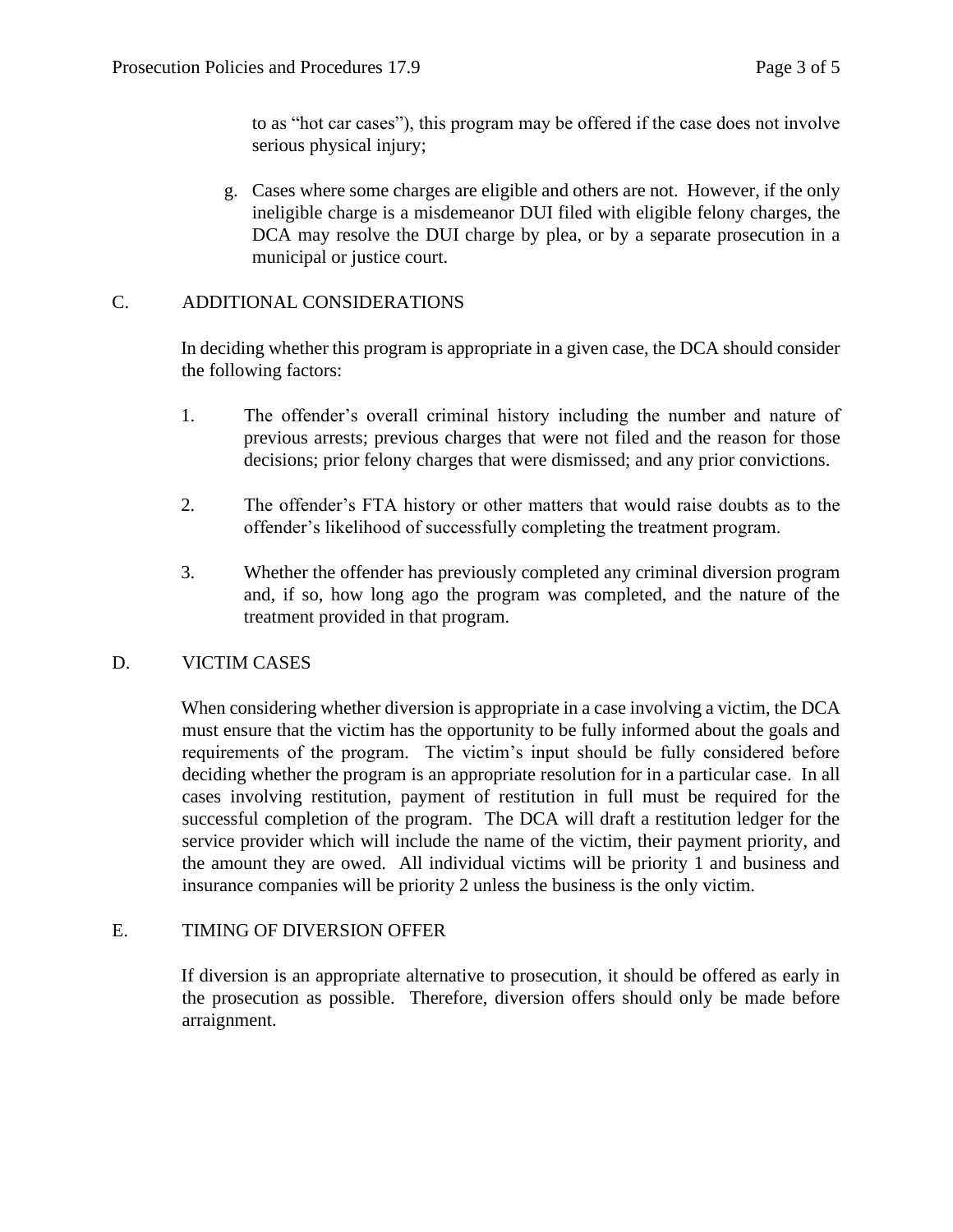### F. TERMINATION, COMPLETION, AND RE-ENTRY

1. Termination and Reinstating the Prosecution

In accordance with the guidelines established by the MCAO, the diversion program provider will monitor the offender's performance. If the diversion provider terminates an offender from the program, the provider will notify the MCAO and include the reasons for the termination. Generally, a motion to reinstate the prosecution should be filed. However, before filing a motion to reinstate the prosecution, the prosecutor must review the termination report and, if it appears that the termination is due solely to an offender's non-payment of program costs and fees (other than restitution), the case should be referred to the Director of the Diversion Strategies Group. The Director will review the termination report and consult with the provider to review the offender's financial assessment application, financial responsibility determination, and any other available information regarding the offender's financial circumstances. The Director will then discuss the case with the assigned DCA and the DCA will determine whether the prosecution should be reinstated.

2. Successful Completion

In addition to completing a prescribed, evidence-based treatment program with the diversion provider, the offender will be referred to the local U.S. Department of Veterans Affairs (VA) to be evaluated for treatment services and benefit eligibility. If treatment services are recommended the completion of VA services is not a requirement for a successful discharge from diversion. However, the offender's engagement and progress with VA services will be reported to the diversion provider and taken into consideration when determining the successful completion of diversion.

The program provider will notify the MCAO when an offender successfully completes the program. Upon receipt of notification of successful completion, including the payment of restitution in full, MCAO will file a motion to dismiss the case(s) with prejudice.

3. Re-Entry

Generally, offenders who fail to successfully complete the program will not be offered another opportunity to resolve the criminal matter through diversion. Unsuccessful completion followed by a successful prosecution will not automatically bar an offender from participation in the future on a new case if otherwise appropriate based on the criteria listed above.